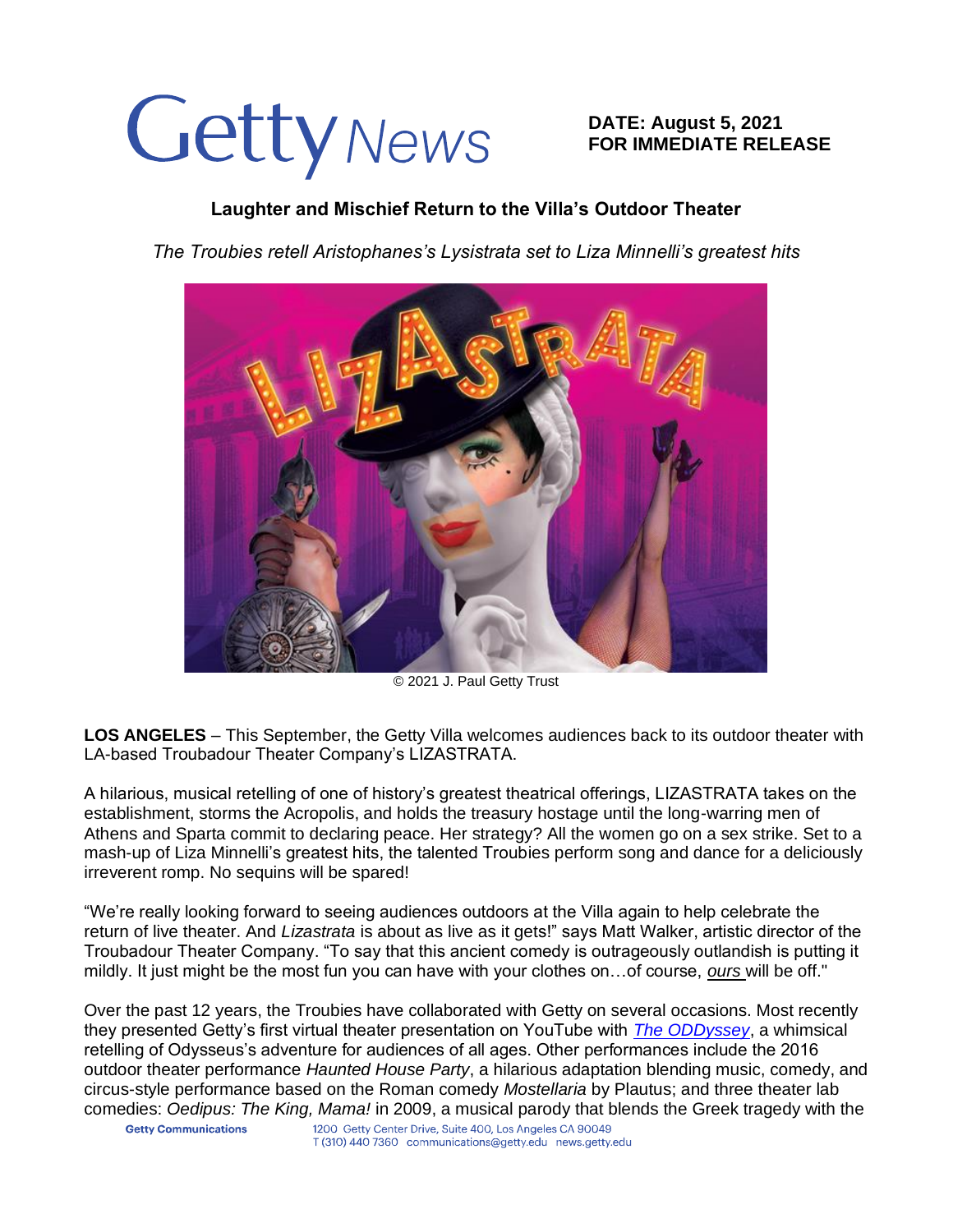music of Elvis Presley; *For the Birds* in 2011, based on Aristophanes's feathery utopian comedy; and *Abbamemnon* in 2014, a physical and musical romp, set to the music of the Swedish band ABBA, featuring one of the most famous dysfunctional ancient Greek families.

"Theater was a fundamental component of religious, social and political life in ancient Greece, and, as our program at the Villa demonstrates, these works still engage and delight modern audiences some 2,500 years later," says Timothy Potts, Maria Hummer-Tuttle and Robert Tuttle Director of the J. Paul Getty Museum. "LIZASTRATA marks the Getty's return to in-person programming following a nearly 18-month hiatus, and we are particularly pleased to be able to partner again with the talented Troubies as they are sure to deliver another hilarious performance."

Directed and adapted by Matt Walker, LIZASTRATA will be the 15th annual outdoor theater production in the Barbara and Lawrence Fleischman Theater at the Getty Villa. Performances of LIZASTRATA will be held Thursdays, Fridays, and Saturdays, September 9 – October 2, 2021, at 8:00 p.m., with a preview on Saturday, September 4, 2021, at 8:00 p.m. Tickets for Thursday night performances are \$40.00 (\$36.00 for students and seniors), Friday night performances are \$42, and Saturday night performances are \$48. Student and senior discounts are available for Thursday night performances only. Ticket price for the preview is \$25. Tickets are available at [www.getty.edu/LIZA](http://www.getty.edu/LIZA) or by calling (310) 440-7300. *LIZASTRATA* contains sexual language, situations, and imagery that are not recommended for persons under the age of 15.

#### **About The Troubadour Theater Company**

Troubadour Theater Company is a free-wheeling, no-holds-barred, Commedia Del Arte-flavored, slapstick-driven, Los Angeles-based ensemble of actors, musicians, and comedians that has been performing for audiences throughout Southern California and beyond since 1995. Their fast-paced, laugh-filled, loose adaptations (some of the lines are still there) of classic plays, literature and film, as well as their original productions and hilarious sketch material, make this company a unique and exciting experience for theater-goers of any age, barring this show, of course.

For more information on the Troubies, visit [www.troubie.com](http://www.troubie.com/) IG and twitter: @thetroubies Facebook: <https://www.facebook.com/troubadourtheatercompany> YouTube:<http://www.youtube.com/troubadourtheater>

### **MEDIA CONTACT:**

Desiree Zenowich DZenowich@getty.edu (310) 855-4740 Getty Communications

#### **###**

**Getty** is a leading global arts organization committed to the exhibition, conservation, and understanding of the world's artistic and cultural heritage. Working collaboratively with partners around the globe, the Getty Foundation, Getty Conservation Institute, Getty Museum and Getty Research Institute are all dedicated to the greater understanding of the relationships between the world's many cultures. The Los Angeles-based J. Paul Getty Trust and Getty programs share art, knowledge, and resources online at Getty.edu and welcome the public for free at the Getty Center and the Getty Villa.